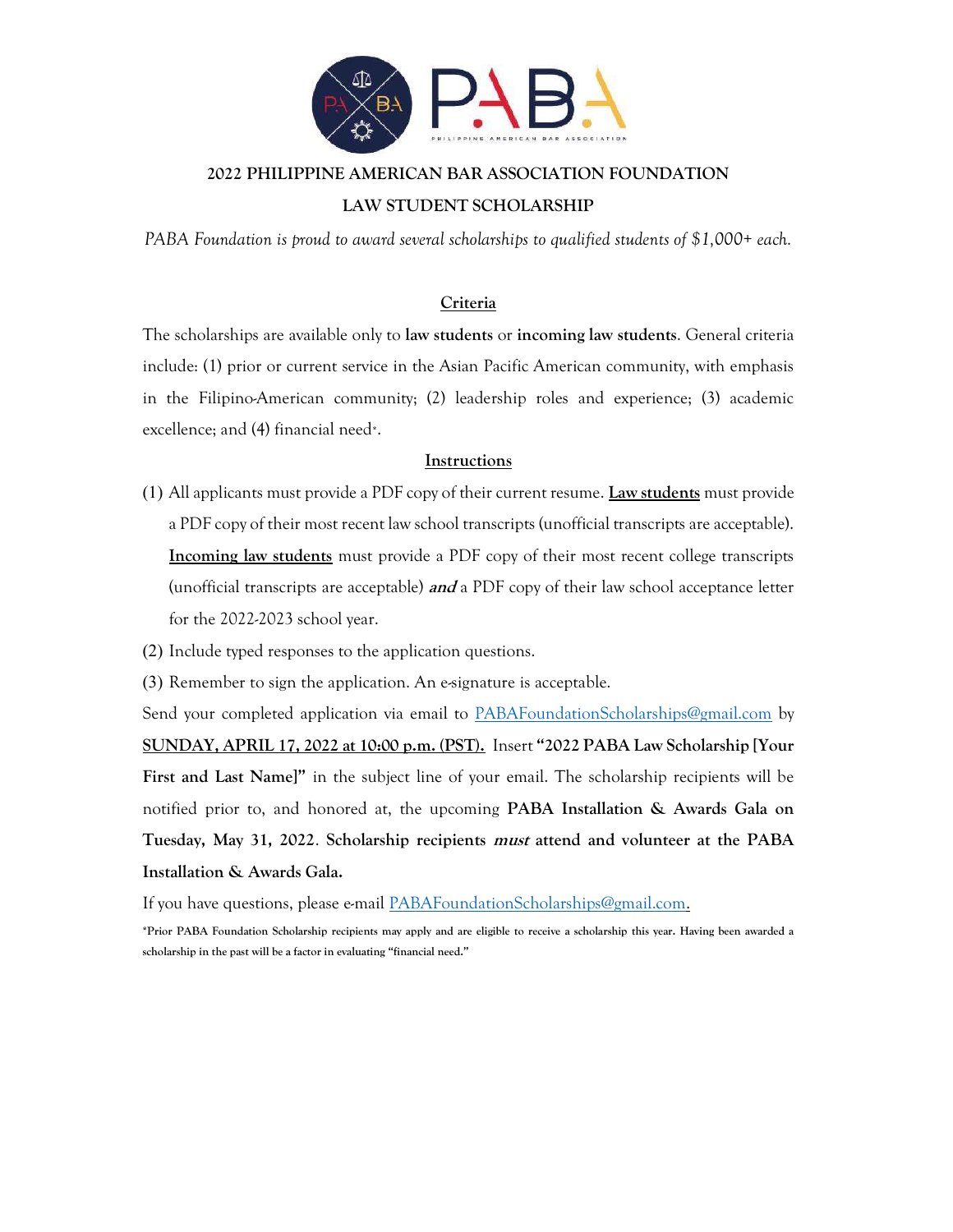

# PHILIPPINE AMERICAN BAR ASSOCIATION FOUNDATION 2022 LAW STUDENT SCHOLARSHIP APPLICATION \*\*Due by SUNDAY, APRIL 17, 2022 at 10:00 p.m. (PST) \*\*

- To apply, complete and submit this application, and provide a PDF copy of your current resume.
- Additionally: **Law students** must provide a PDF copy of their most recent law school transcripts (unofficial transcripts are acceptable). **Incoming law students** must provide a PDF copy of their most recent college transcripts (unofficial transcripts are acceptable) and a PDF copy of an acceptance letter from a law school for the 2022-2023 school year.
- The completed application and accompanying documents must be emailed to PABAFoundationScholarships@gmail.com.
- Insert "2022 PABA Law Scholarship [Your First and Last Name]" in the subject line.

| 1. Background information:                                                                         |  |  |  |  |  |
|----------------------------------------------------------------------------------------------------|--|--|--|--|--|
| Name:                                                                                              |  |  |  |  |  |
| Address:                                                                                           |  |  |  |  |  |
|                                                                                                    |  |  |  |  |  |
| Phone Number:                                                                                      |  |  |  |  |  |
| E-mail Address:<br>the contract of the contract of the contract of the contract of the contract of |  |  |  |  |  |
|                                                                                                    |  |  |  |  |  |
| 2. Law school, status, and areas of interest:                                                      |  |  |  |  |  |
| Law School:                                                                                        |  |  |  |  |  |
| Year & Units Completed:                                                                            |  |  |  |  |  |
| Day or Night:                                                                                      |  |  |  |  |  |
| GPA/Class Rank:                                                                                    |  |  |  |  |  |
| Check your area(s) of interest in the legal profession, if any:                                    |  |  |  |  |  |
| Criminal Law                                                                                       |  |  |  |  |  |
| Employment Law/Workers' Rights<br>$\Box$                                                           |  |  |  |  |  |
| Civil Rights<br>Family Law                                                                         |  |  |  |  |  |
| Other:                                                                                             |  |  |  |  |  |
|                                                                                                    |  |  |  |  |  |